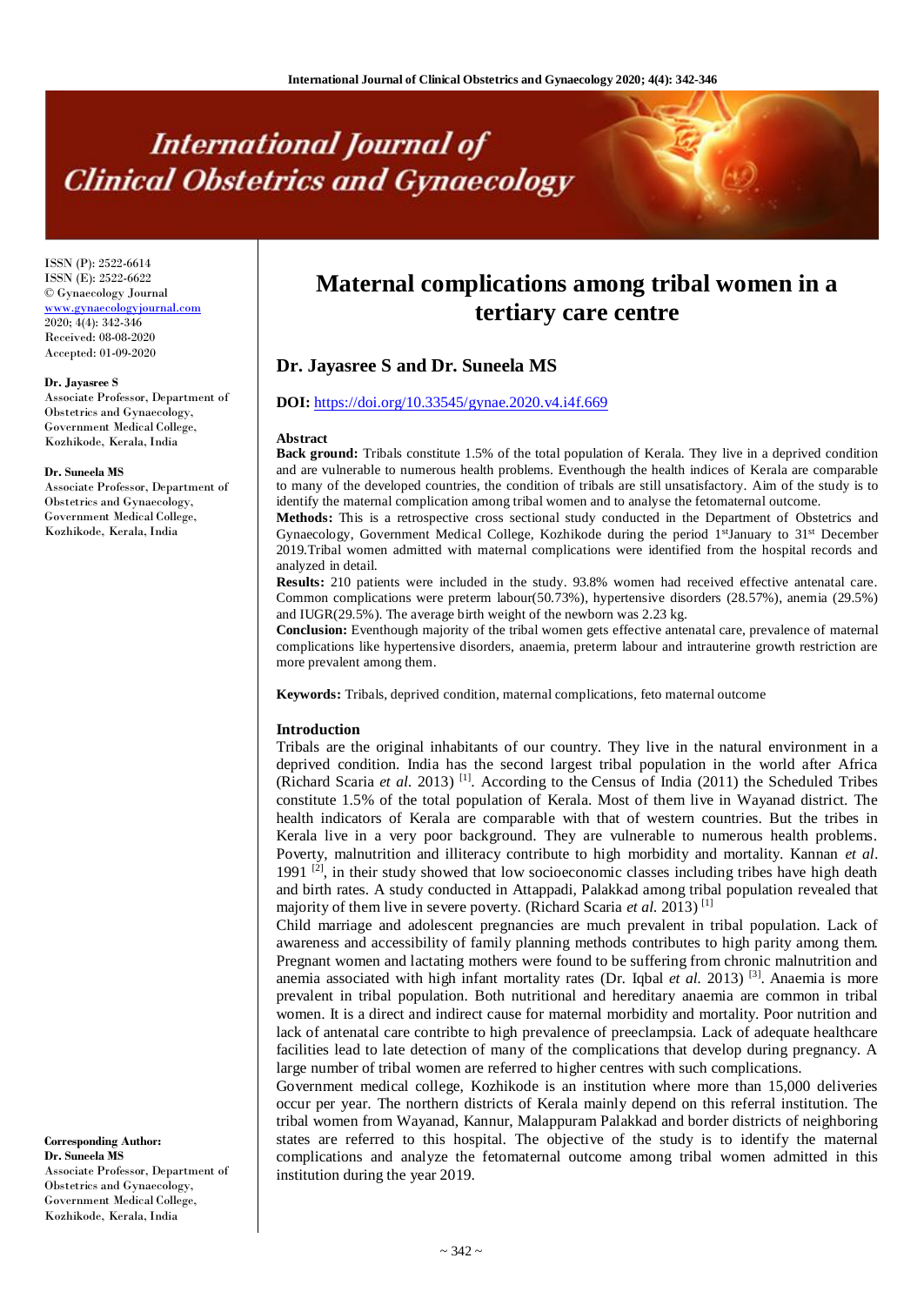# **Material and Methods**

This is a retrospective cross sectional study, conducted in the Department of Obstetrics and Gynaecology, Govt. Medical College, Kozhikode from  $1<sup>st</sup>$  January 2019 to  $31<sup>st</sup>$  December 2019.

# **Sample size**

Expecting a 30% prevalence of hypertensive disorders among tribal patients, the sample size required for 95% confidence level and 10% error was 84.

**Inclusion criteria:** Tribal women admitted in the Obstetrics and Gynaecology Department of Govt medical college, Kozhikode with antenatal complications during the year 2019.

### **Exclusion criteria:** Nil

Tribal women referred to Government medical college due to various maternal complications from periphery were included in the study. Those who were attending the antenatal clinic of medical college developing any complications during this period also were included. Using a predesigned proforma details were collected from the case records and various inpatient registers. The condition of the patient at the time of admission, treatment given from periphery, course in the hospital, management, mode of labour, intrapartum and postpartum complications, neonatal outcome etc. were collected and analyzed.

**Statistical analysis:** Qualitative data are expressed as numbers and percentage and quantitative data as mean and standard deviation.

**Ethical concerns:** Protocol of this study was submitted to the Ethical committee of Govt. medical college, Kozhikode and the study was conducted after getting approval from the Ethical committee.

#### **Results**

A total of 210 cases were studied. Regarding the maternal age,16 women were in their teenage (7.6%) and 189 (90%) belonged to age group 20 to 35 years. Only five patients were above the age of 35 years.(Figure:1)



**Fig 1:** Distribution of patients in different ages

Majority of the patients were from Wayanad district (92 patients). 43 were from Kannur. 36 patients were from Calicut and 32 were from Malappuram. When the obstetric score was analyzed there were 113 primi gravidae (54.5%) and 91 multigravidae (43.9%). Only three grand multies were there (1.4%). (Figure;2). 3 patients were in the postpartum period.



**Fig 2:** Distribution of patients according to obstetric score.

9 patients were in their first trimester (9%). 29 were in 2nd trimester (13.8%) and 38 patients were between 28 and 34 weeks (18%). Majority of the patients were between 34 and 37 weeks ie 79(37%) and 45 were above 37weeks (21.4%). (Figure:3)



**Fig 3:** Distribution of patients in different age group

197 patients had regular antenatal visits (93.8%). 13 women (6.2%) had received only irregular antenatal care. Most of them were not taking hematinics also. The average BMI of the women admitted after 34 weeks of gestation was 23.01. Out of 140 deliveries 80 were vaginal birth (57.1%) and 60 were cesarean section (42.85%). 16 were emergency and 44 were elective sections. Common indications for primary cesarean setion were severe pre eclampsia and IUGR. Cesarean rate was 42.85%. (Table 1)

**Table 1:** Mode of labour

| Vaginal Delivery- $80$ (57.14%) |             | $LSCS - 60 (42.85%)$ |           |
|---------------------------------|-------------|----------------------|-----------|
| Inducuced                       | Spontaneous | Elective             | Emergency |
| 54                              | 26.         | Iб                   | 44        |
| (67.5%)                         | 32.5        | (26.67%)             | (73.33%)  |

71 patients had pre term delivery(50.73%). 38 patients delivered vaginally (53.5%) and 33 had to undergo cesarean section (46.2%). Most common cause of prematurity was early termination due to hypertension complicating pregnancy (36.6%) and the next cause was intrauterine growth restriction (19.7%). There were 60 patients admitted with hypertension(28.57%). Of this 34patients (16.9%) had severe preeclampsia. 14 patients were admitted with high blood pressure and impending symptoms. Four patients had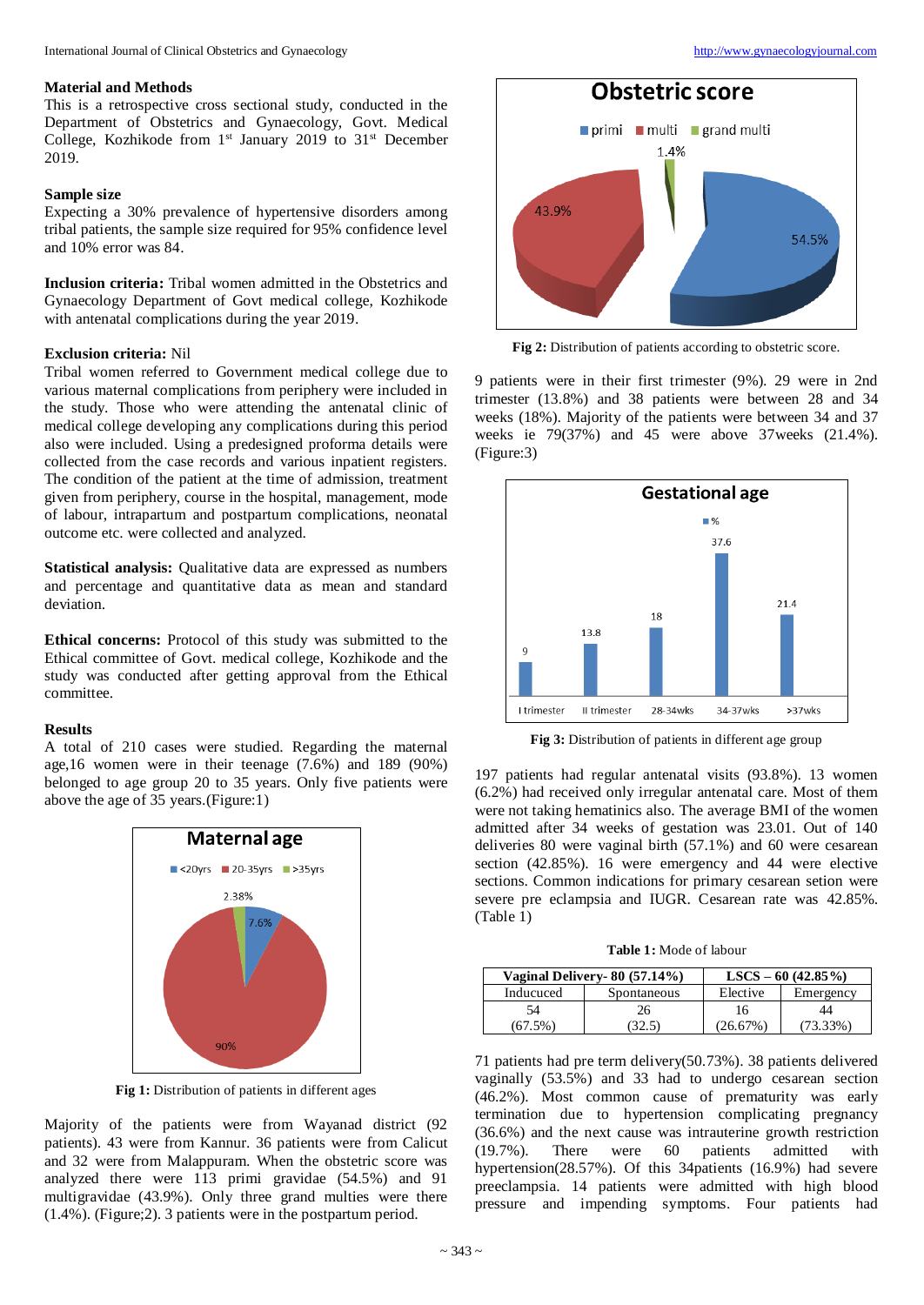antepartum eclampsia, three were admitted with HELLP syndrome. Three patients had abruption of placenta.62 patients had anemia (29.5%). Of this 36 (64.5%) were mild anemia. 18 patients (24.1%) had moderate anemia and 8 patients (11.2%) had severe anemia. Sickle cell anemia was common among the patients. Eight patients had sickle cell disease and 10 had sickle cell trait which contributed to 29% of the total anemic patients. There was one case of beta thalassemia also. There were 62 patients with intruterine growth restriction (29.5%). 30 patients had gestational diabetes mellitus (14.2%). Regarding viral infections, there were 15 patients with hepatitis B infection (7.14%). One patient had hepatitis A infection and another one had HIV infection. There was one patient with chicken pox as well. 5 patients where admitted with heart disease  $(2.38\%)$ . Three of them had congenital heart disease, 2 cases of ASD and one case of PDA. Two had rheumatic heart disease, severe aortic regurgitation. 6 patients were detected to have hypothyroidism. Prevalence of maternal complications are shown in figure 4.



**Fig 4:** Prevalence of maternal complications

7 patients had postpartum complications. One had retained placenta, and another one with puerperal sepsis. Four patients had postpartum hemorrhage. Three were atonic postpartum hemorrhage and one traumatic. Out of 145 babies 74 were males and 71 were females. 140 babies were born alive. There were 5 intrauterine demise also. Common cause for intrauterine demise was severe IUGR. There were 6 neonatal deaths. Average birth weight of the babies were 2.23 kg. There were 101 babies below 2.5 kg (57.2%), of which 18 were below 1.5 kg(12.4%).40 were between 2.5 and 3.5 kg(27.5%). Only four babies were above 3.5kg(2.75%). (Figure:5). There were eight cases of congenital anomalies (3.8%). 2 cases were congenital heart disease and 2 had congenital diaphragmatic hernia. Three babies had multiple congenital anomalies. Two cases of multiple congenital anomalies were detected late as ultrasound was not done timely.



**Fig 5:** Distribution of birth weight

19 patients were admitted with first trimester complications. Two patients had pregnancy of unknown location. Two of them had tubal pregnancy. One had a scar ectopic. Two patients were admitted with hyperemesis gravidarum. 8 patients were admitted with threatened miscarriage. Two had missed miscarriage also. First trimester pregnancy failure including ectopic were 10 (4.76%). Table (2)

**Table 2:** Pattern of first trimester complications

| <b>First Trimester Complications</b> |  |  |
|--------------------------------------|--|--|
| Pregnancy of unknown origin          |  |  |
| Ectopic pregnancy                    |  |  |
| Missed misscarriage                  |  |  |
| Hyperemesis gravidarum               |  |  |
| Threatened abortion                  |  |  |
| Inevitable abortion                  |  |  |

One patient was admitted at 14 weeks with septic abortion. There was one case of cervical incompetence in 2nd trimester. Patients referred with threatened pre term labour, anemia, hypertension and gestational diabetes remote from term were conservatively managed and discharged.

# **Discussion**

Most of the tribal population live in hilly and inaccessible areas and are characterized by extremely low literacy and humble economy. Health care promotion activities are also sub optimal in these areas. All these contribute to increased maternal and fetal morbidity. They follow their own customs and rituals. Adolescent pregnancy is common among the impoverished, poorly educated and rural girls all over the world <sup>[4]</sup>. Teen age pregnancy was 7.6% among tribals in this study. This is almost same as that of general population in India. According to 2015- 16 National Family Health Survey (NFHS)-4 data, 7.8 percent of women aged 15 to 19 are pregnant or mothers. The incidence of teenage pregnancy in our institution was 6.3%.

Regarding the gestational age of referral, most of them were in the the gestational age 34-37 weeks. This may be because the major problems like IUGR and gestational hypertension usually develop during this period. In this study 93.8% patients had received antenatal care. In another study conducted in Karnataka, among tribal women of the reproductive age group in Kodagu district <sup>[5]</sup>, only 58.0% of the tribal women had utilized the minimum desired ANC services. According to Moosan H etal<sup>6</sup> 100% of tribal and nontribal mothers utilized antenatal services in Kerala, but the effective utilization of antenatal care services (4 or more antenatal visits)  $^{[7]}$  was not seen in 5.6% of tribal mothers  $(P< 0.03)$ .

Cesarean rate in Kerala is 35.8% in (NFHS 4). Cesarean rate of the institution during the year 2019 was 38.6%. But in this study cesarean rate is 42.85%. This high cesarean rate is due to the increased incidence of IUGR and hypertensive disorders. Low birth weight is considered to be a predictor of protein energy malnutrition<sup>[8]</sup>. The average birth weight of the newborns in this study was 2.23kg. According to Krishnan KD et al. <sup>[9]</sup> the average birth weight of Indian babies is 3.07 kg. There is an obvious reduction in the birth weight of tribal newborn.

Obstetric haemorrhage, maternal sepsis, abortion, hypertensive disorders including pre-eclampsia, eclampsia and pregnancyinduced hypertension and obstructed labour are the common pregnancy related complications  $[10, 11]$ . Among rural population in India, pregnancy induced hypertension is the common medical disorder in pregnancy next to anaemia [12]. The prevalence of hypertensive disorders of pregnancy in India has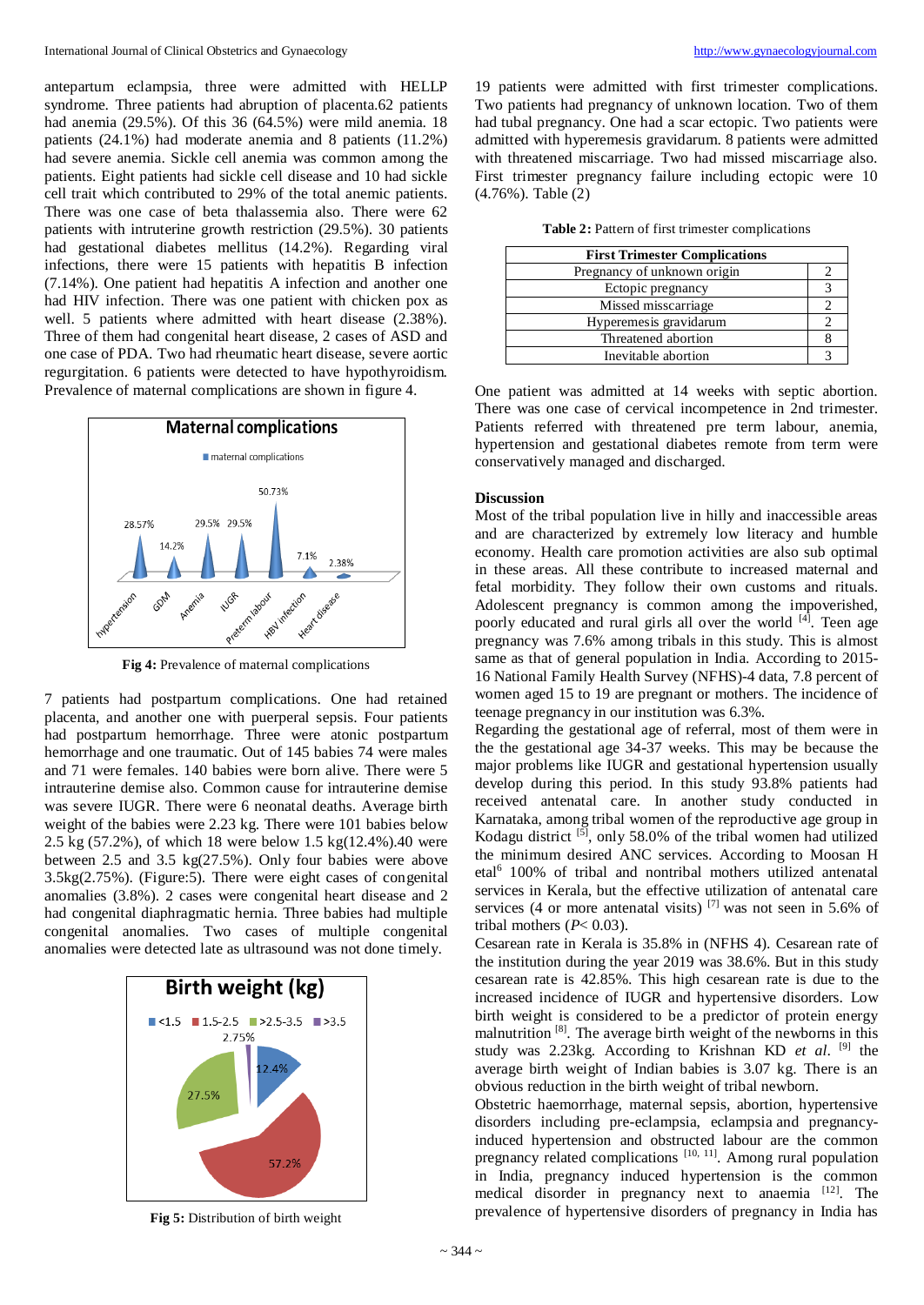been reported as 6-8% <sup>[13]</sup>. The incidence of pregnancy induced hypertensive disorders among tribals in this study is 28.57% with severe pre eclampsia in more than 50%.The incidence of hypertension in our institution during 2019 was 15.32%. It shows a significant increase in the incidence of hypertensive disorders among tribal mothers. In another study conducted in Gujarat, Sachdeva et al. <sup>[14]</sup> reported 15% incidence of pregnancy induced hyper tension among women from rural background.

Anaemia is a major contributor of maternal mortality in India and other south east asian countries [15]. The prevalence of anemia among tribals varies in different studies. A cross sectional survey done in Wayanad district of Kerala showed high prevalence of anaemia (96.5%) among tribal women  $^{[16]}$ . Both nutritional and sickle cell anaemia are prevalent among the tribals of Wayanad district. In another study by Suryanarayana R etal the prevalence of anaemia among tribals is  $61.6\%$ <sup>[17]</sup>. The prevalence of anaemia in this study is 29.5%. This could be due to the correction of anaemia by consumption of haematinics during pregnancy. 29% of them were having sickle cell anaemia. The prevalence of anaemia in the institution was 16.11%.

90% of the premature births occur in the developing countries of Africa and Asia where majority of the socioeconomically underprivileged women live<sup>18</sup>. An important finding of this study was the high incidence of preterm labour ie 50.73%. Severe pre eclampsia with or without IUGR and IUGR alone were the common causes for early termination of pregnancy. According to Lakshmi etal 60% of the fetal growth restriction were born before 37 weeks [19]. The premature birth rate of the institution was 17.94%.

Prevalence of gestational diabetes in Kerala ranges from 15.9- 17% [20]. The prevalence of gestational diabetes in our institution was  $24.74\%$  during 2019. According to Mohan M A etal<sup>21</sup> prevalence of gestational diabetes in a tertiary care hospital in Kerala was 15.9%. But among tribals the prevalence was only 14.2%. This may be because of the less prevalence of risk factors for diabetes in tribal women like obesity, sedentary working pattern, family history of diabetes, excess weight gain during pregnancy etc.

Another striking finding was the high prevalence of hepatitis B infection among tribals. Study from Odisha $^{22}$ shows a prevalence of 0.8 to 3.7% among primitive tribal groups. Studies conducted in different parts of India shows a wide range of prevalence varying from 2 to  $65\%$  <sup>[23-25]</sup>. The prevalence of hepatitis B infection in this study was 7.14% whereas the total prevalence of the institution was only 0.38%. Risk factors like tattooing, sharing of razor, body piercing, shaving by village barber etc are common among tribals [26].

The incidence of congenital anomalies were 3.8%. The worldwide incidence varies from 3 to  $7\%$  <sup>[27]</sup>. First trimester failure rate was 4.76% in our study. In the study Magnus MC etal stated that the incidence of clinically recognized early pregnancy loss was 10% <sup>[28]</sup>.

### **Conclusion**

The prevalence of complications like anaemia, hypertensive disorders, intrauterine growth restriction, premature labour etc are high among tribal population. Even though majority gets effective antenatal care, improvement in the socioeconomic condition and literacy rate are also required for a better fetomaternal outcome.

# **Reference**

1. Scaria, Richard, Sumesh K, Irfan T. Multi-dimensional

poverty index status of tribes in Attappady Block, Palakkad district, Kerala. Asian Journal of Management Research, 2013.

- 2. Kannan KP, Thankappan KR, Ramankutty V, Aravindan KP. Health and Development in Rural Kerala: A study of Linkages between Socio-Economic Status and Health Status, Kerala Shastra Sahithya Parishad (KSSp), Kozhikode, 1991,
- 3. Eqbal B, Jayasree AK, Urmila KE, Aslesh OP. Krishnanunni Renjith P. Report on health status of tribals in Attapady. Pariyaram Medical College Team, 2013.
- 4. UNFPA. "Motherhood in Childhood: facing the challenge of Adolescent pregnancy, state of world population 2013" UNFPA, 2013
- 5. Moosan H, Stanley A, Prabhakaran AO, Vijayakumar K, Jayasree AK, Gopakumar S. Comparison of health-care utilization pattern and its correlates among the tribal and nontribal population of Kerala. Indian J Community Med 2019; 44(SI):57-61.
- 6. Udayar S, Parveen M. Study of awareness and utilization pattern of antenatal care services among tribal women of the reproductive age group in Kodagu district, Karnataka. Int J Med Sci Public Health 2020; 9(1):1-6.
- 7. World Health Organization. Antenatal Care (At Least 4 Visits). World Health Organization. Available from: https://www.who.int/gho/urban\_health/services/anten atal\_care\_text/en/. [Last accessed on 2019 Jul 18].  $\pm$
- 8. Kurup PJ, Khandekar R. Low birth weight as a determinant of protein energy malnutrition in "0-5 years" Omani children of South Batinah region, Oman. Saudi Med J. 2004; 25(8):1091-6.
- 9. Krishnan KD, Avabratha KS, D'Souza AJ. Estimation of average birth weight in term newborns: a hospital-based study in coastal Karnataka. Int J Contemp Pediatr 2014; 1:156-9.
- 10. Kassebaum NJ, Bertozzi-Villa A, Coggeshall MS *et al.* Global, regional, and national levels and causes of maternal mortality during 1990–2013: a systematic analysis for the Global Burden of Disease Study 2013. The Lancet. 2014; 384:980-1004. doi:10.1016/S0140-6736(14)60696-6 Google Scholar
- 11. Khan KS, Wojdyla D, Say L *et al*. WHO analysis of causes of maternal death: a systematic review. Lancet. 2006; 367:1066–74. doi:10.1016/S0140-6736(06)68397-9 Cross Ref Pub Med Web of Science Google Scholar
- 12. Jye CJ. Challenges of obstetrician in the management of severe preeclampsia. Obs & Gynae Today. 2009; 16(8):348- 351.
- 13. Report of the National High Blood Pressure Education Program Working Group on High Blood Pressure in Pregnancy. Am J Obstet Gynecol. 2000; 183(1):S1-S22.
- 14. Sachdeva PD, Patel BG, Bhatt MV. A study of incidence and management of pregnancy induced hypertension in central Gujarat, India. Int J Univ Pharm Life Sci 2011; 1:61- 70.
- 15. Kalaivani K. Prevalence and consequences of anaemia in pregnancy. Indian J Med Res. 2009; 130:627- 33. [PubMed] [Google Scholar]
- 16. Shrinivasa BM, Philip RR, Krishnapali VK, Suraj A, Sreelakshmi PR. Prevalence of anaemia among tribal women of reproductive age group in Wayanad district of Kerala. Int. J Health Allied Sci 2014; 3:120-4
- 17. Suryanarayana R, Chandrappa M, Santhuram AN, Prathima S, Sheela SR. Prospective study on prevalence of anaemia